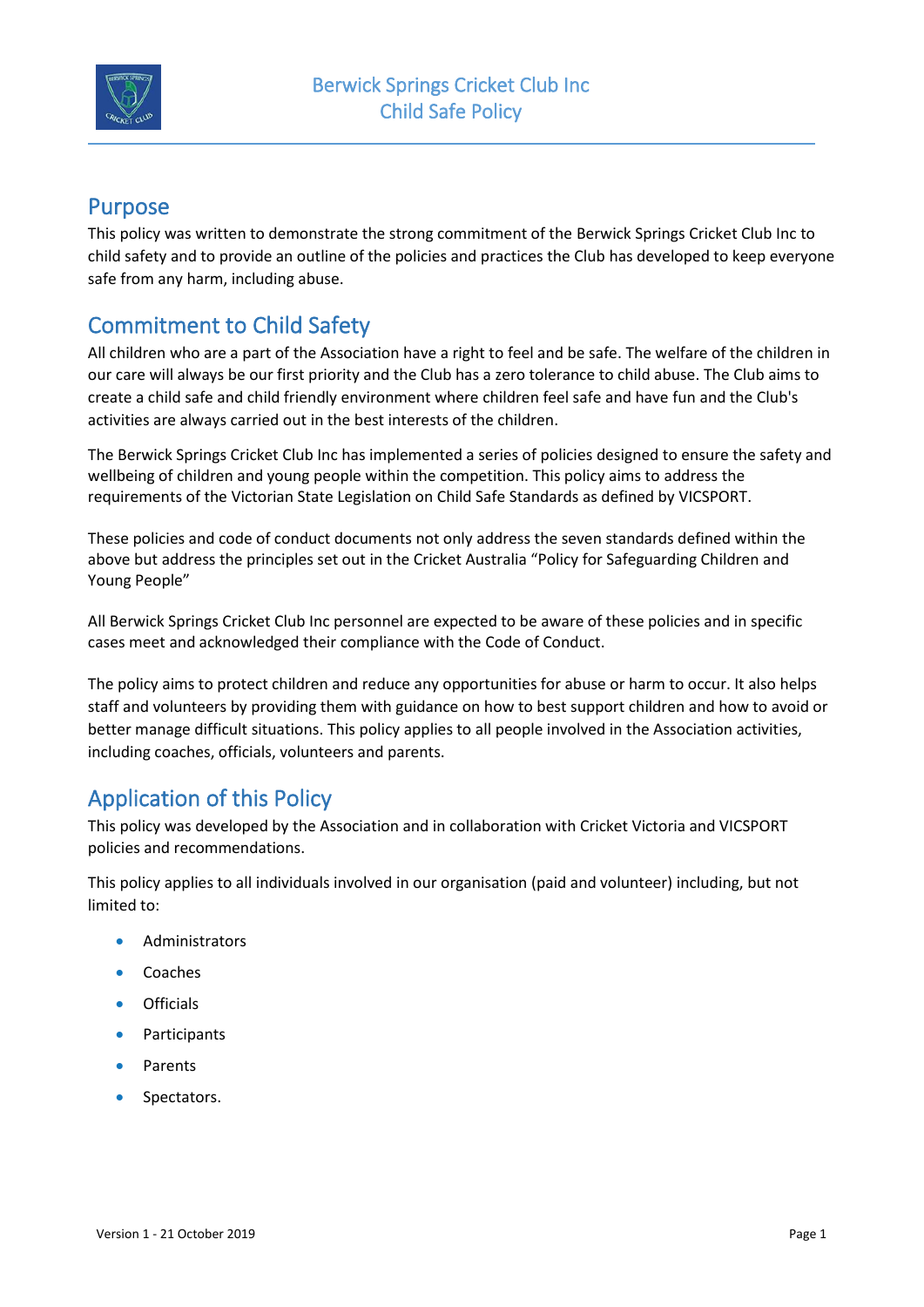

All of the people to which this policy applies have a role and responsibility in relation to child protection. They must all:

- understand the indicators and risks of child abuse;
- appropriately act on any concerns raised by children; and
- understand and follow all applicable laws in relation to the protection of children and reporting or management of child safety concerns.

### Child Abuse

Child abuse can take a broad range of forms including physical abuse, sexual abuse, emotional or psychological abuse and neglect. People to whom this policy applies need to be aware that child abuse can occur whenever there is actual or potential harm to a child, and these are circumstances that the Club is committed to reducing the risk of occurrence.

## Children's Rights to Safety and Participation

The Berwick Springs Cricket Club Inc encourages children to express their views about their safety. We listen to their suggestions, especially on matters that directly affect them. We actively encourage all children who use our services to 'have a say' about things that are important to them.

We teach children about what they can do if they feel unsafe. We listen to and act on any concerns children, or their parents, raise with us.

### Valuing Diversity

We value diversity and do not tolerate any discriminatory practices. To achieve this, we:

- promote the cultural safety, participation and empowerment of Aboriginal children and their families;
- promote the cultural safety, participation and empowerment of children from culturally and/or linguistically diverse backgrounds and their families;
- welcome children with a disability and their families and act to promote their participation; and
- seek appropriate staff from diverse cultural backgrounds.

### Recruiting staff and volunteers

The Club takes the following steps to ensure best practice standards in the recruitment and screening of staff and volunteers:

- Interview and conduct referee checks on all staff and volunteers
- Require police checks and Working with Children Checks for relevant positions
- Our commitment to Child Safety and our screening requirements are included in all advertisements and as part of the induction process for new staff or volunteers.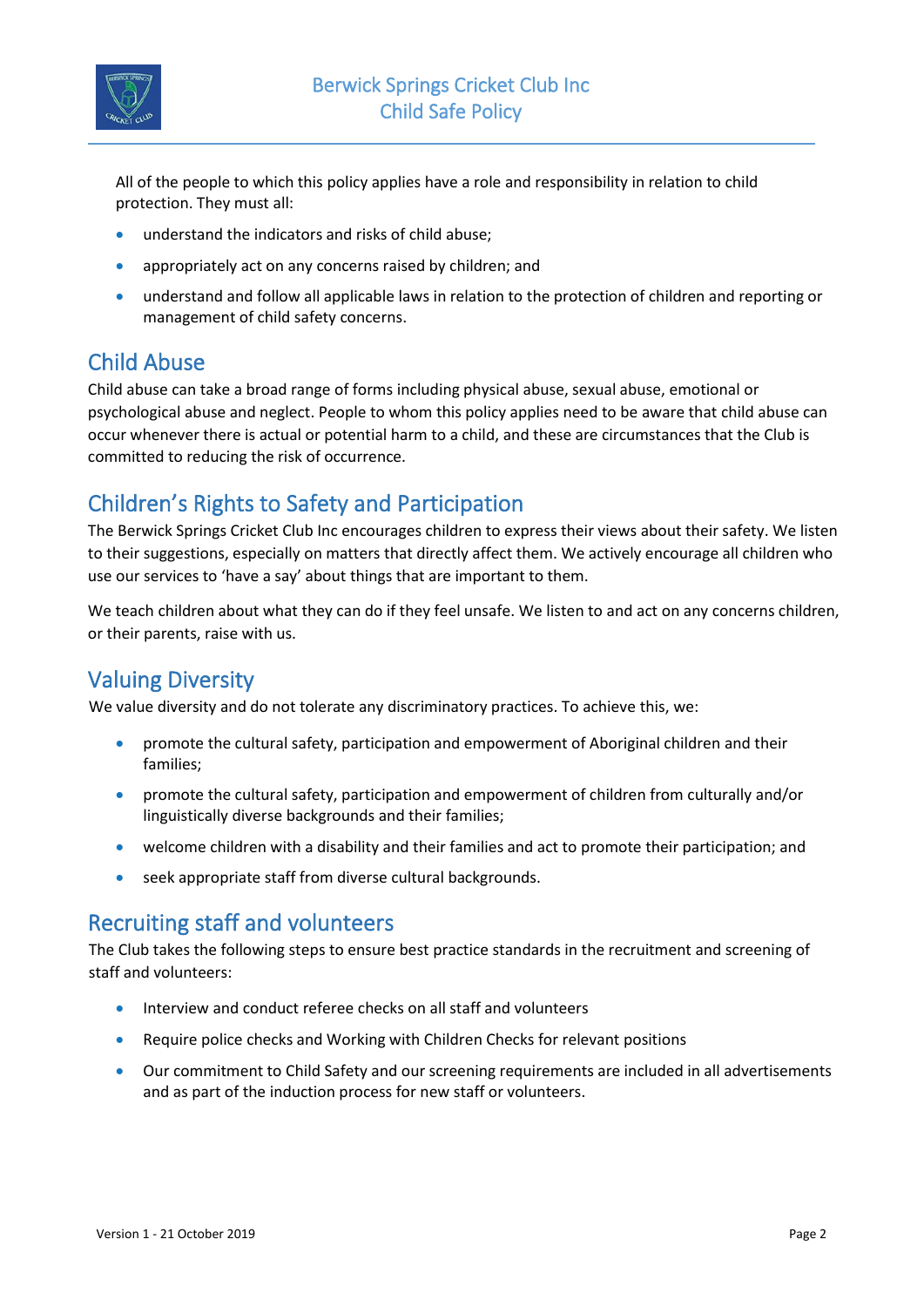

### Supporting staff and volunteers

The Club seeks to attract and retain the best staff and volunteers. We provide support and supervision so people feel valued, respected and fairly treated. We have developed a Code of Conduct to provide guidance to our staff and volunteers, all of whom receive training on the requirements of the Code.

## Reporting a child safety concern or complaint

The Club has appointed a Child Safety Person(s) with the specific responsibility for responding to any complaints made by staff, volunteers, parents or children. Contact details and our complaints process is outlined in our Member Protection Policy.

### Risk Management

We recognise the importance of a risk management approach to minimising the potential for child abuse or harm to occur and use this to inform our policy, procedures and activity planning. In addition to general occupational health and safety risks, we proactively manage risks of abuse to our children. To reduce the risk of child abuse occurring, adults to whom this policy applies should avoid direct, unsupervised contact with children. For example, this should be a consideration when:

- using change room facilities;
- using accommodation or overnight stays;
- travel; or
- physical contact when coaching or managing children.

### Reviewing this policy

This policy will be reviewed every two years and we undertake to seek views, comments and suggestions from children, parents, carers, staff and volunteers involved in the Club.

### References

Further references to the Child Safe Standards and "Play by the Rules" can be seen at the VICSPORT website https://vicsport.com.au/child-safe-sport and Play by the Rules website <https://www.playbytherules.net.au/>

The "Play by the Rules" - Child Protection course is a free, interactive online training course suitable for coaches, administrators, officials, players, parents and spectators. In this course you will learn:

- what child abuse is
- your rights and responsibilities under child protection laws
- how the laws apply to sporting organisations, clubs, their employees and volunteers
- when, where and how to report incidents
- gain confidence to know what to do if something happens.